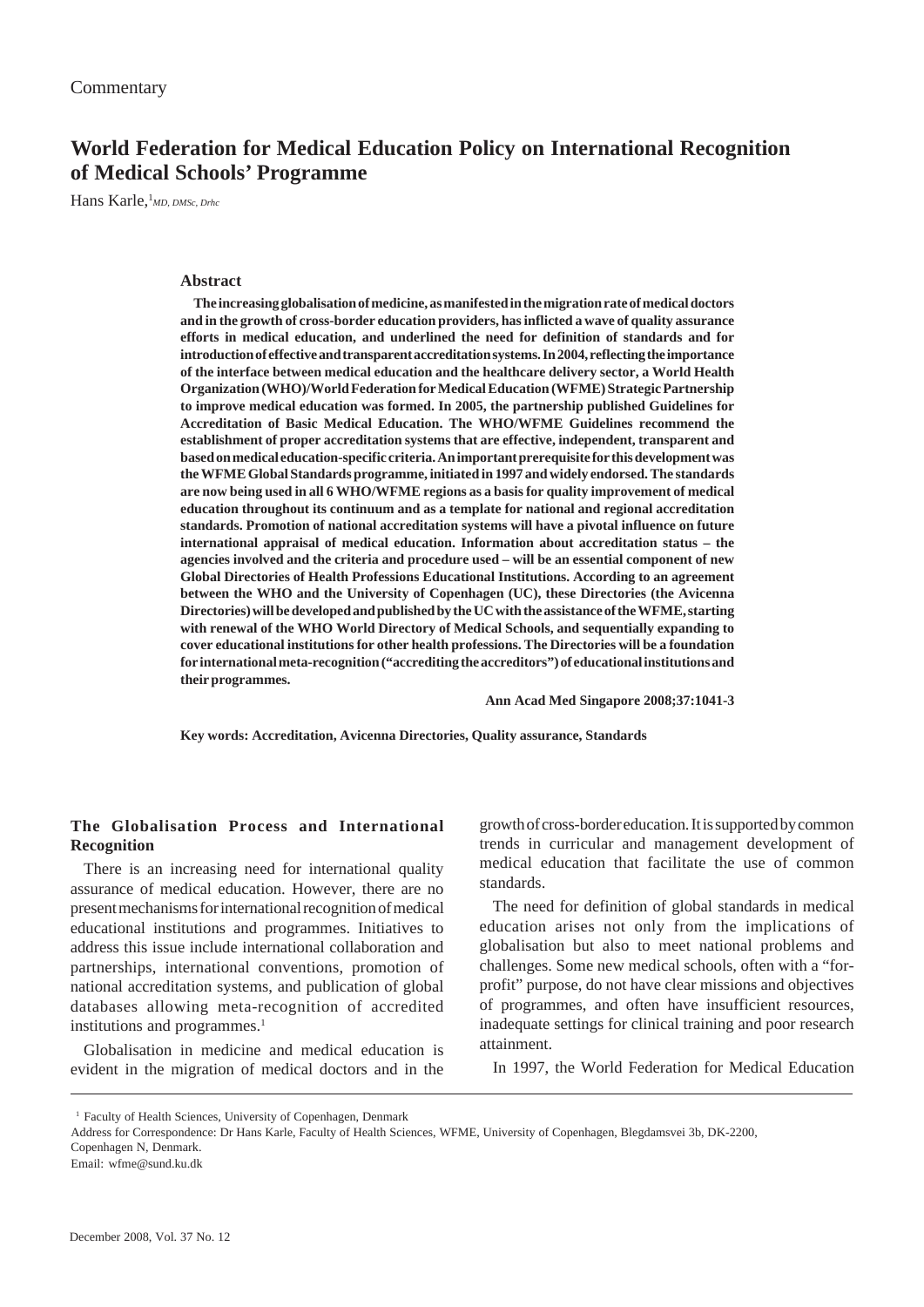| Table 1. The WHO/WFME Guidelines for Accreditation Define a Number |
|--------------------------------------------------------------------|
| of Essential Elements                                              |

| Elements of proper accreditation                                 |  |  |
|------------------------------------------------------------------|--|--|
| • Authoritative mandate.                                         |  |  |
| • Independence from governments and providers                    |  |  |
| • Transparency                                                   |  |  |
| • Predefined general and specific criteria                       |  |  |
| • Use of external review                                         |  |  |
| • Procedure using combination of self-evaluation and site visits |  |  |
| • Authoritative decision                                         |  |  |

• Publication of report and decision

(WFME) launched its global standards programme.<sup>2</sup> Based on the work of 3 international task forces, the Trilogy of WFME Standards for Quality Improvement in Medical Education, covering basic medical education (BME), postgraduate medical education (PME) and continuing professional development (CPD) of medical doctors, could be published in 2003.<sup>3-5</sup> The 3 documents should be seen as an entity, underlining the need for coordination of the three phases of medical education.

The 3 sets of standards are built on the same principles, using 9 areas and 33-38 sub-areas corresponding to performance indicators. The standards use 2 levels of attainment: basic standards ("musts") for accreditation purposes and standards for quality development ("shoulds") for reform processes. The standards cover all aspects of medical education, i.e. organisation, structure, process, content, environment and outcome. The standards have already influenced medical education significantly worldwide.

Global standards should be used as a template for national and regional standards. In 2007, a task force under the Thematic Network on Medical Education in Europe (MEDINE), developed a proposal for European Specifications to the WFME Trilogy.<sup>6</sup> In formulating specifications relevant for Europe, the task force foremost lifted a number of quality standards in the WFME documents to a basic requirement.

Systems for international recognition will be beneficial to medical students, medical teachers, medical schools/ colleges and healthcare authorities, at local, national and international levels, and safeguard the interests of the public.

## **Accreditation**

Quality assurance of higher education institutions and programmes is increasingly based on accreditation processes and systems based on external review have been adopted in more than 80 countries around the world. Considerable Table 2. A Programme for Promotion of Accreditation was Formulated within the Framework of WHO/WFME Strategic Partnership<sup>9</sup>

#### **WFME package for promotion of accreditation**

- National specification of the WFME Global Standards for basic medical education
- Assistance in the institutional self-evaluation
- External review by WFME Advisors of the institutional self-evaluation report
- Site visit to the medical school by a WFME external review team
- Formulation of the final evaluation report
- Development of an accreditation organisation and accreditation council and procedure for accreditation

variations are seen from country to country and sometimes within countries; governmental as well as non-governmental agencies operate, sometimes with unclear lines between those responsible for provision of education and those for quality assurance; purposes, functions and methodologies differ; some systems are voluntary, others obligatory. Some systems cover only public institutions. Most countries have only one system for all types of higher education, whereas others use a combination of criteria for general higher education and profession-specific education. Publication of accreditation outcomes is not used everywhere. Most systems cover only national providers.

In 2004, the Strategic Partnership between the World Health Organization (WHO) and WFME to Improve Medical Education<sup>7</sup> formulated a WHO/WFME policy on accreditation and defined the WHO/WFME Guidelines for Accreditation in Basic Medical Education.<sup>8</sup> It was recommended that neither the WHO nor the WFME should assume an accrediting agency role, but that accreditation should be a national responsibility. However, countries with only one or a few medical schools could use an accrediting agency in a neighbouring country or a regional or sub-regional system (Tables 1 and 2).

Accreditation as a means of quality assurance is considered the gold standard but has its limitations. Costs of administration, funding of travel and accommodation, the time spent preparing and conducting visits and producing the reports, and the internal academic and secretarial resources involved in performance of self-evaluation studies can be considerable.

The independence of the accreditation council and the objectivity and proficiency of the assessors may be questioned, especially if it is for international recognition. Judgements may be too positive or too negative compared with the realities of the programme. The system could also be exposed to outside political pressure or individual experts could have conflicts of interests. Reliability of the